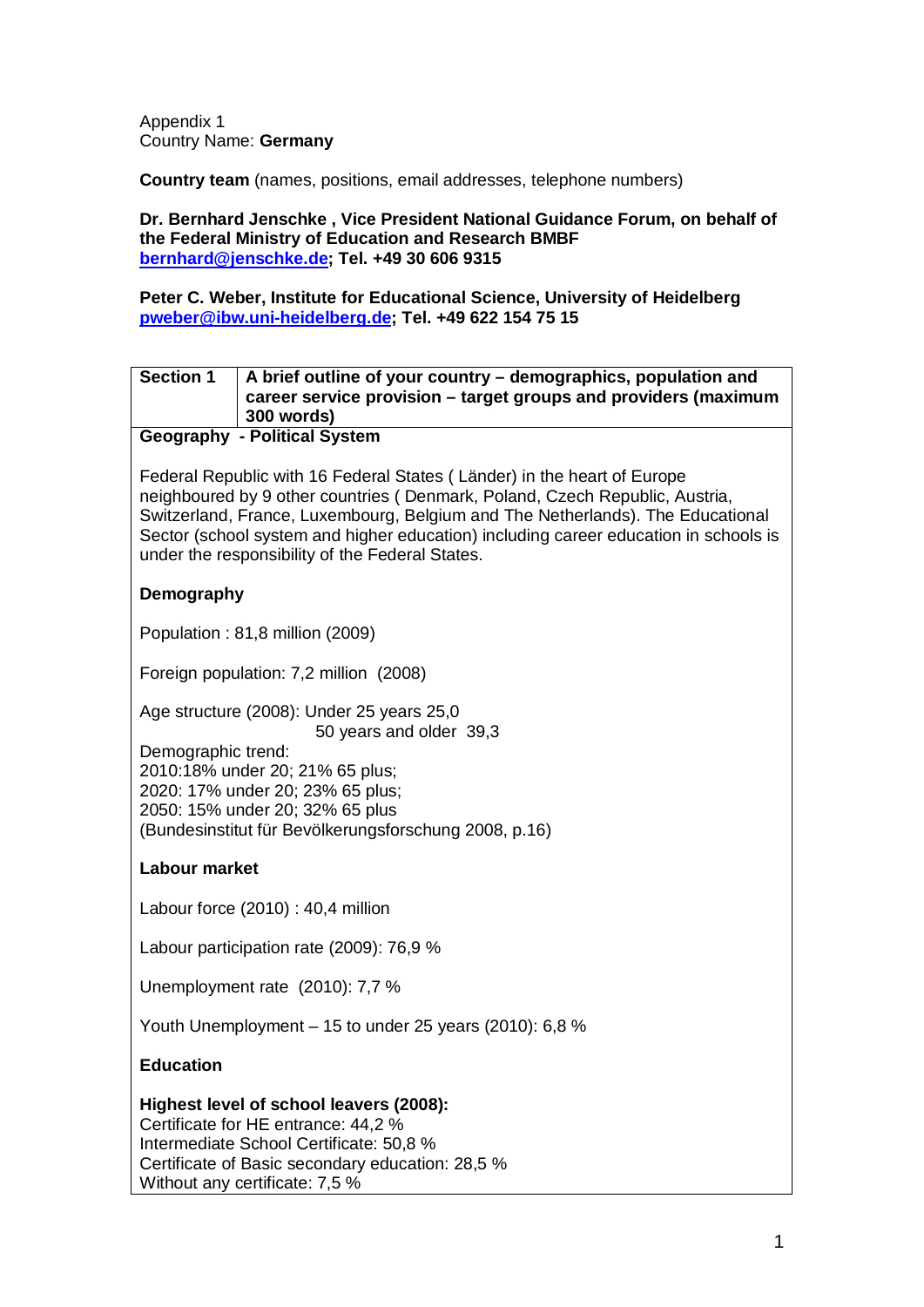#### **HE entrance rate** – age group 18-22 years**:** 46 %

### **Continuing Education participation (2007 - age 19 to 64 )**

Total participation: 44,0 %

In-company VET: 29,3; Individual vocational training: 13,3 %; general continuing education: 10,1 %

#### **Main national career guidance services Career service provision:**

Guidance provisions for all citizens at all stages of their lives available but guidance provision is highly differentiated and complex and not easy to oversee even by experts. Different legal responsibilities for guidance between Federation, Federal States (Länder) and local authorities - but in general:

- educational guidance (*Bildungsberatung*) by institutions of the educational system (schools, HE, Adult education institutions)

- vocational guidance on VET, work and the labour market (*Berufsberatung*) by the 178 Employment Agencies including school leavers and students (most comprehensive law on career guidance); formal agreement on joint guidance activities

- for guidance in VET and continuing vocational education and training for workforce chambers of crafts, industry and commerce responsible

In addition to public guidance services there are also private providers of guidance.

Specific provisions for special target groups in all guidance sectors (migrants, people returning to work, disadvantaged youth, people with disabilities etc.) and a wide range of ICT tools.

A wide variety of information and guidance is offered on the internet – some also for specific regions and target groups – by public and private providers.

More on the German guidance system: [http://www.forum-beratung.de/english/career](http://www.forum-beratung.de/english/career-guidance-in-the-lifecourse-services-germany.html)[guidance-in-the-lifecourse-services-germany.html](http://www.forum-beratung.de/english/career-guidance-in-the-lifecourse-services-germany.html)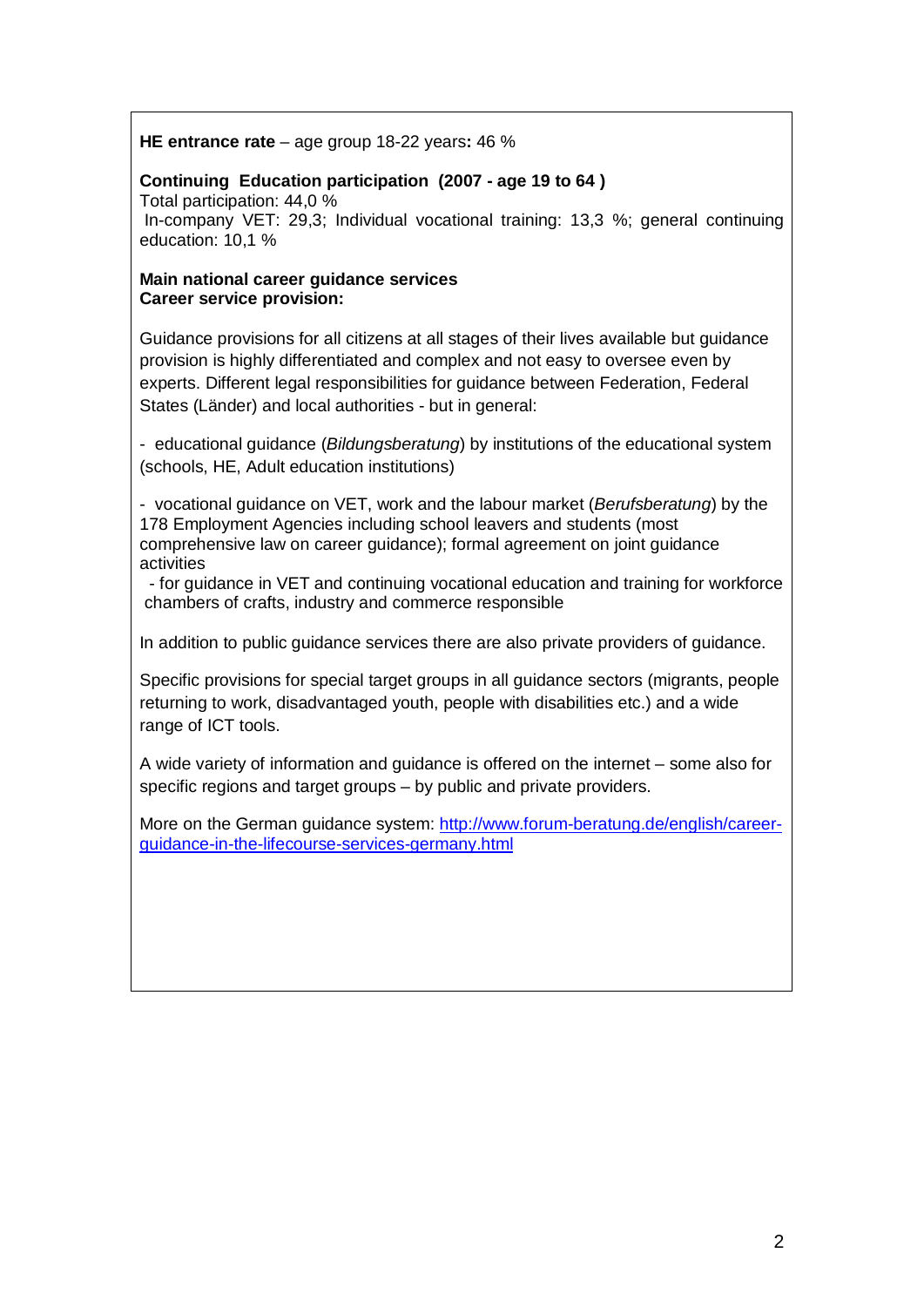| <b>Section 2</b>                                                                                                                                                                                                                                                                                                                                                                                                                                                                            | Taking each of the four general symposium themes (see<br>below), describe the two greatest strengths and two<br>greatest weaknesses relating to each theme in your country<br>(maximum 100 words for each strength and weakness;<br>therefore maximum 400 words per theme and maximum<br>1,600 words in this section). |                                                                                                                                                                                                                                                                                                                                                                                          |  |  |  |
|---------------------------------------------------------------------------------------------------------------------------------------------------------------------------------------------------------------------------------------------------------------------------------------------------------------------------------------------------------------------------------------------------------------------------------------------------------------------------------------------|------------------------------------------------------------------------------------------------------------------------------------------------------------------------------------------------------------------------------------------------------------------------------------------------------------------------|------------------------------------------------------------------------------------------------------------------------------------------------------------------------------------------------------------------------------------------------------------------------------------------------------------------------------------------------------------------------------------------|--|--|--|
| Theme 1: Political, economic and social changes and the changing role of<br>career guidance and career guidance policies                                                                                                                                                                                                                                                                                                                                                                    |                                                                                                                                                                                                                                                                                                                        |                                                                                                                                                                                                                                                                                                                                                                                          |  |  |  |
| Strength 1                                                                                                                                                                                                                                                                                                                                                                                                                                                                                  |                                                                                                                                                                                                                                                                                                                        | Weakness 1                                                                                                                                                                                                                                                                                                                                                                               |  |  |  |
| In general the role of Career Guidance<br>as an instrument to promote Lifelong<br>Learning strategy and the furthering of<br>employability of the work force is widely<br>recognised. Germany is an aging society<br>and more and more it has to combat a<br>shortage of skills in the near future. Thus,<br>guidance can play an important role to<br>meet these challenges.                                                                                                               |                                                                                                                                                                                                                                                                                                                        | Although there are many attempts to co-<br>ordinate and further develop the career<br>guidance system there is still no common<br>national career guidance strategy in<br>Germany which includes all sectors of<br>education, youth, family and labour.<br>This is also due to the different legal<br>responsibilities between Federation, the<br>Federal States and the municipalities. |  |  |  |
| Strength 2                                                                                                                                                                                                                                                                                                                                                                                                                                                                                  |                                                                                                                                                                                                                                                                                                                        | Weakness 2                                                                                                                                                                                                                                                                                                                                                                               |  |  |  |
| Guidance therefore became a high<br>priority for the Federal Government and<br>the Government's Lifelong Learning<br>Strategy (2008) recommended<br>improvements in guidance provision and<br>the increase of quality and<br>professionalism. Better coordination and<br>cooperation within the guidance system,<br>improved transparency of services and<br>regular further training of practitioners<br>are part of these future challenges.<br>Accordingly the Ministry of Education and |                                                                                                                                                                                                                                                                                                                        | Some of the valuable activities and<br>programmes can legally only be financed<br>temporarily/initially by the Federal<br>Government and sustainable structures<br>through the participation of the Länder or<br>foundations need to be develop.                                                                                                                                         |  |  |  |
| programmes for the development of<br>guidance activities on a regional and<br>local level.                                                                                                                                                                                                                                                                                                                                                                                                  | Research initiated and funded various                                                                                                                                                                                                                                                                                  |                                                                                                                                                                                                                                                                                                                                                                                          |  |  |  |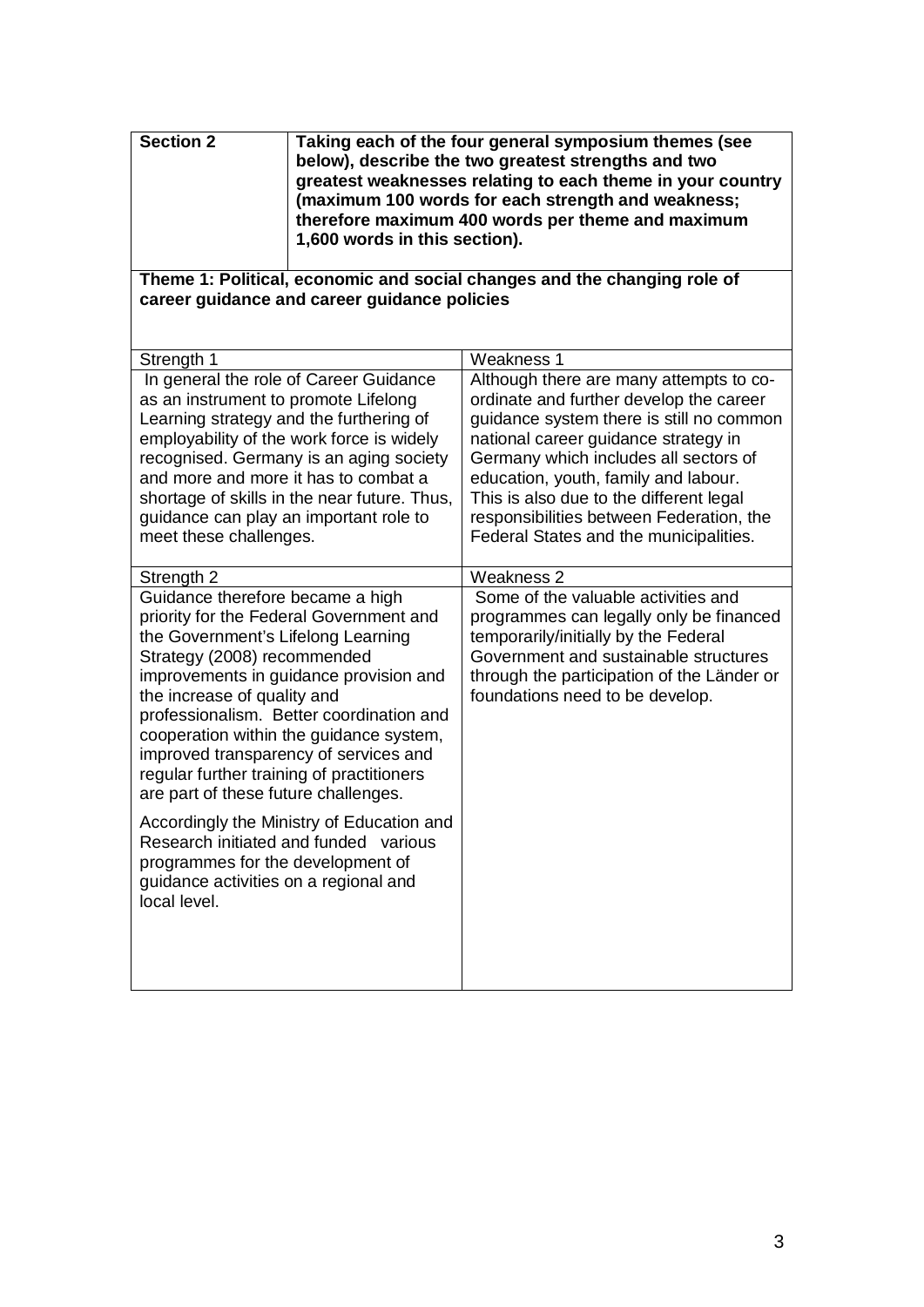## **Theme 2: Lifelong guidance policy as a part of integrated human resource development policies – challenges and opportunities**

| Strength 1                                                                                                                                                                                                                                                                                                                                                                                                                                                                                                                                                                                                                                                                                                                                                                                                                                                                                                                                                                                                                             | <b>Weakness 1</b>                                                                                                                                                                                                                                                                                                                                                                                                                                                             |
|----------------------------------------------------------------------------------------------------------------------------------------------------------------------------------------------------------------------------------------------------------------------------------------------------------------------------------------------------------------------------------------------------------------------------------------------------------------------------------------------------------------------------------------------------------------------------------------------------------------------------------------------------------------------------------------------------------------------------------------------------------------------------------------------------------------------------------------------------------------------------------------------------------------------------------------------------------------------------------------------------------------------------------------|-------------------------------------------------------------------------------------------------------------------------------------------------------------------------------------------------------------------------------------------------------------------------------------------------------------------------------------------------------------------------------------------------------------------------------------------------------------------------------|
| In Germany especially the PES (Federal<br>Employment Agency FEA) is legally<br>responsible for securing a high level of<br>qualification of the workforce and the<br>supporting of vocational further training<br>according the needs of the labour<br>market. Also vocational guidance of<br>young people in transition from school to<br>work and for the unemployed is a task of<br>PES. In addition it provides also<br>consultancy for employers and<br>enterprises in matters of skills and<br>qualification needs.                                                                                                                                                                                                                                                                                                                                                                                                                                                                                                              | According legislation the PES is obliged<br>to bring their users as soon as possible<br>back to work. Therefore a quick<br>reintegration of the unemployed into the<br>labour market has priority against a more<br>sustainable strategy of qualification<br>development of the labour force. The<br>task is influenced by avoiding transfer<br>payments. This might hinder to further a<br>lifelong guidance strategy in a wider<br>context of a Lifelong Learning strategy. |
| Strength 2                                                                                                                                                                                                                                                                                                                                                                                                                                                                                                                                                                                                                                                                                                                                                                                                                                                                                                                                                                                                                             | Weakness 2                                                                                                                                                                                                                                                                                                                                                                                                                                                                    |
| The "Committee on Innovation in<br>Continuing Training" (2008) proposed to<br>develop a more coherent system of<br>guidance with more transparency of<br>guidance offers and quality assurance of<br>services.<br>The Federal Ministry of Education and<br>commissioned<br>Research<br>has<br>a<br>consortium in co-operation with some<br>Länder to develop a proposal for a<br>"Educational<br>nationwide<br>Guidance<br>Service Telephone and Internet Portal" to<br>facilitate<br>and<br>access<br>support<br>transparency for users.<br>Since 2004 the Federal<br>Government<br>the<br>employers<br>cooperates<br>with<br>organisations and Chambers of Crafts<br>and Industry in a national "Pact for<br>vocational<br>training<br>skills<br>and<br>development" which includes vocational<br>guidance.<br>For a better transition of young people at<br>risk to drop -out from school or vocational<br>training a programme for educational<br>coaches is supported by the Ministry of<br>Education and the Ministry of Labour. | highly<br>In<br>Germany<br>have<br>we<br>a<br>differentiated and heterogeneous system<br>with different legal responsibilities for<br>guidance provision between Federation,<br>Federal States and PES. Because of the<br>different responsibilities it is difficult to<br>formulate an integrated guidance policy<br>but the need for more co-operation<br>between the sectors is recognised and<br>activities for more transparency and co-<br>ordination are on the way.   |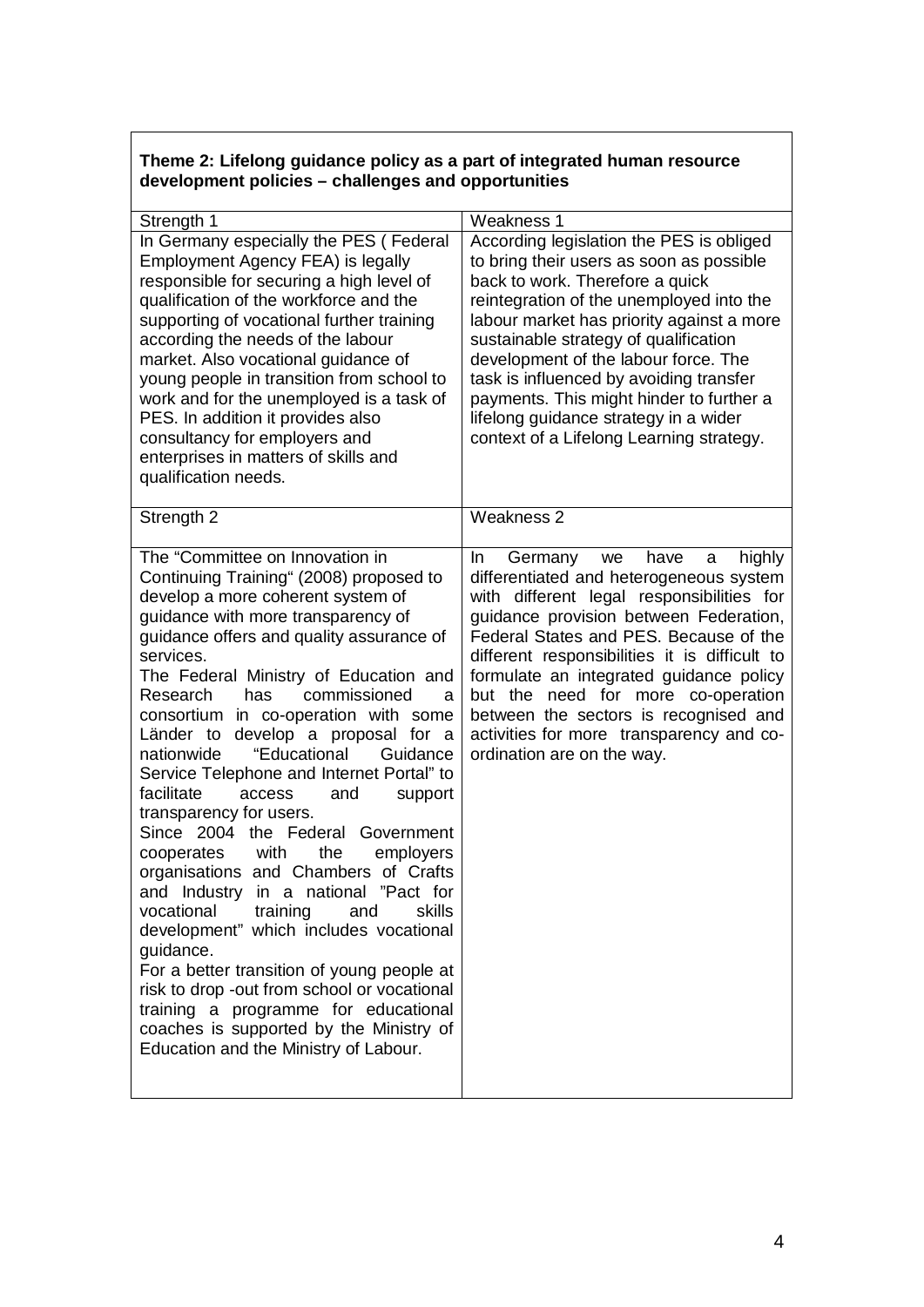## **Theme 3: The changing world and the changing role of career guidance – skills and competencies for lifelong guidance practitioners**

| Strength 1                                                                                                                                                                                                                                                                                                                                                                                                                                                                                                                                                                                                                                                              | Weakness 1                                                                                                                                                                                                                                                                                                                                                                                                                                                                                                                                                                             |
|-------------------------------------------------------------------------------------------------------------------------------------------------------------------------------------------------------------------------------------------------------------------------------------------------------------------------------------------------------------------------------------------------------------------------------------------------------------------------------------------------------------------------------------------------------------------------------------------------------------------------------------------------------------------------|----------------------------------------------------------------------------------------------------------------------------------------------------------------------------------------------------------------------------------------------------------------------------------------------------------------------------------------------------------------------------------------------------------------------------------------------------------------------------------------------------------------------------------------------------------------------------------------|
| Quality criteria, a competence profile for<br>practitioners and a quality development<br>frame for guidance services are being<br>developed and piloted during the last 2<br>years in an open process of coordination<br>on quality development and quality<br>assurance in career guidance. This is<br>carried out by the German National<br>Guidance Forum together with the<br>University of Heidelberg (funded by the<br><b>Federal Ministry of Education and</b><br>Research). In a follow up project a basic<br>curriculum for practitioners training and<br>training material will be developed and<br>piloted.                                                  | In the case of quality assurance there is<br>no legal regulation of qualifications,<br>training and professional status of career<br>guidance practitioners and counsellors.<br>Each sector or provider of guidance<br>defines its own requirements.<br>Therefore the recent quality development<br>project is of high importance because it<br>tries to bring together all stakeholders<br>and providers. One big challenge of this<br>project<br>will<br>be that many providers<br>commit<br>themselves<br>to<br>accept<br>and<br>implement<br>the<br>common<br>agreed<br>standards. |
| Strength 2                                                                                                                                                                                                                                                                                                                                                                                                                                                                                                                                                                                                                                                              | Weakness 2                                                                                                                                                                                                                                                                                                                                                                                                                                                                                                                                                                             |
| A continuing training course programme<br>for guidance practitioners is offered by<br>the Network of regional training Centres<br>in Educational Guidance (RQZ), which<br>has been set up as a part of the<br>"Learning Regions Programme -<br>Supporting Networks" by the Federal<br>Ministry of Education and Research.<br>In addition HE institutions offer Bachelor<br>and Master Programmes in guidance<br>with various focuses.<br>PES has a three years multi-disciplinary<br>Bachelor programme for counsellor<br>training in its own University of Applied<br>Sciences in addition to in-house training<br>and further training for guidance<br>practitioners. | Again, there are no legal requirements<br>for qualifications, training or professional<br>status of career guidance practitioners.<br>Each sector or provider of guidance<br>defines its own requirements.                                                                                                                                                                                                                                                                                                                                                                             |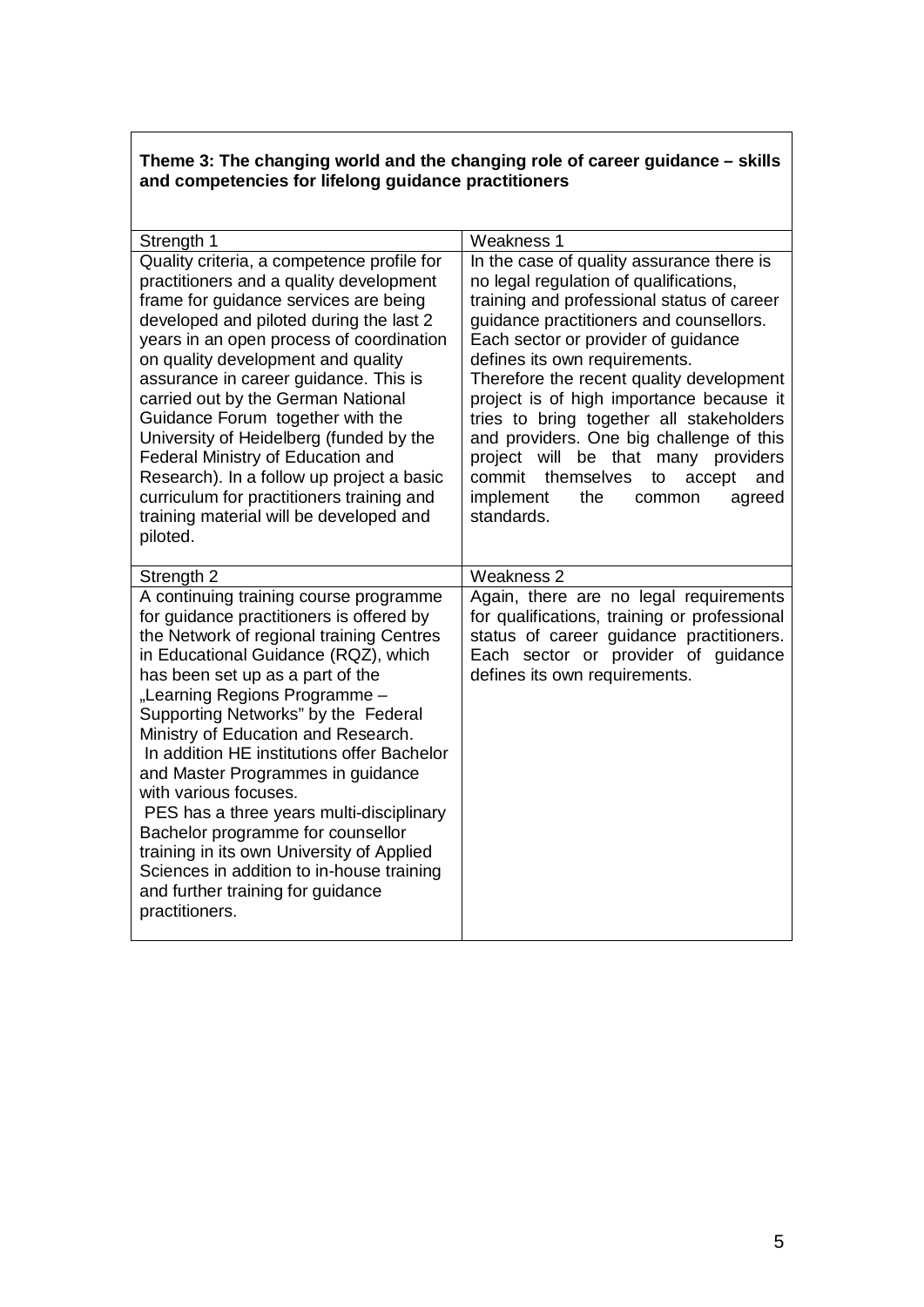# **Theme 4: Evidence-based practice; evidence-based policies**

| Strength 1                                 | Weakness 1                                            |  |  |
|--------------------------------------------|-------------------------------------------------------|--|--|
| Hard indicators for guidance               | Lack of transparency for the guidance                 |  |  |
| <b>Outcomes in PES:</b>                    | field as whole:                                       |  |  |
| Evaluation, quality assurance and          | Despite the efforts of PES and in any                 |  |  |
| evidence basis are issues which            | other sectors in recent years it is again             |  |  |
| recently have gained importance in         | difficult to oversee and to compare the               |  |  |
| Germany. Measuring the impact              | wide range of activities in Germany.                  |  |  |
| however depends on the goals and           | There exists no                                       |  |  |
| objectives set by the government or        | complete overview and common                          |  |  |
| by the institutional providers of          | basis for these questions in ensuring                 |  |  |
| guidance services. And these differ        | a high quality and effective career                   |  |  |
| substantially between the services.        | service.                                              |  |  |
| The German Federal Employment              | The design of evaluation studies is                   |  |  |
| Agency FEA has successfully                | very diverse and especially                           |  |  |
| implemented 2 success indicators for       | longitudinal and quantitative data is                 |  |  |
| their guidance services:                   | missing in order to assess the                        |  |  |
| - Percentage of customers integrated into  | situation. Therefore, there is an urgent              |  |  |
| jobs and/or vocational training            | demand for more research on impacts                   |  |  |
| - Customer satisfaction index based on a   | and economical outcomes of guidance in                |  |  |
|                                            |                                                       |  |  |
| yearly surveys                             | Germany to feed an evidence-based                     |  |  |
|                                            | guidance policy.                                      |  |  |
| Strength 2                                 | <b>Weakness 2</b>                                     |  |  |
| In general research on outcomes,           | Little consensus on outcomes and                      |  |  |
| impacts and economic benefits of career    | impact of guidance:                                   |  |  |
| guidance in all fields of guidance         | The discussion about how to evaluate                  |  |  |
| provision is seen as important and         | career services among policy-makers,                  |  |  |
| necessary- especially by experts and in    | scientists and practitioners is emerging,             |  |  |
| the scientific community. Some Länder,     | but there is still too less research and no           |  |  |
| public authorities and municipalities have | consensus yet on what the outcomes                    |  |  |
| introduced obligatory standard systems     | and the impacts of guidance services                  |  |  |
| of quality assurance for the services they | should be among policy makers, service                |  |  |
| fund. Some providers are doing             | providers, stakeholders and                           |  |  |
| evaluation of their services including     | practitioners. There is no systematic                 |  |  |
| users surveys. There is an emerging        | research approach of evaluation of the                |  |  |
| development of research on guidance        | guidance system as a whole. Also the                  |  |  |
| also in universities.                      | data collection is difficult as in the                |  |  |
|                                            | nationwide comparable educational                     |  |  |
|                                            | management data on guidance are not<br>vet collected. |  |  |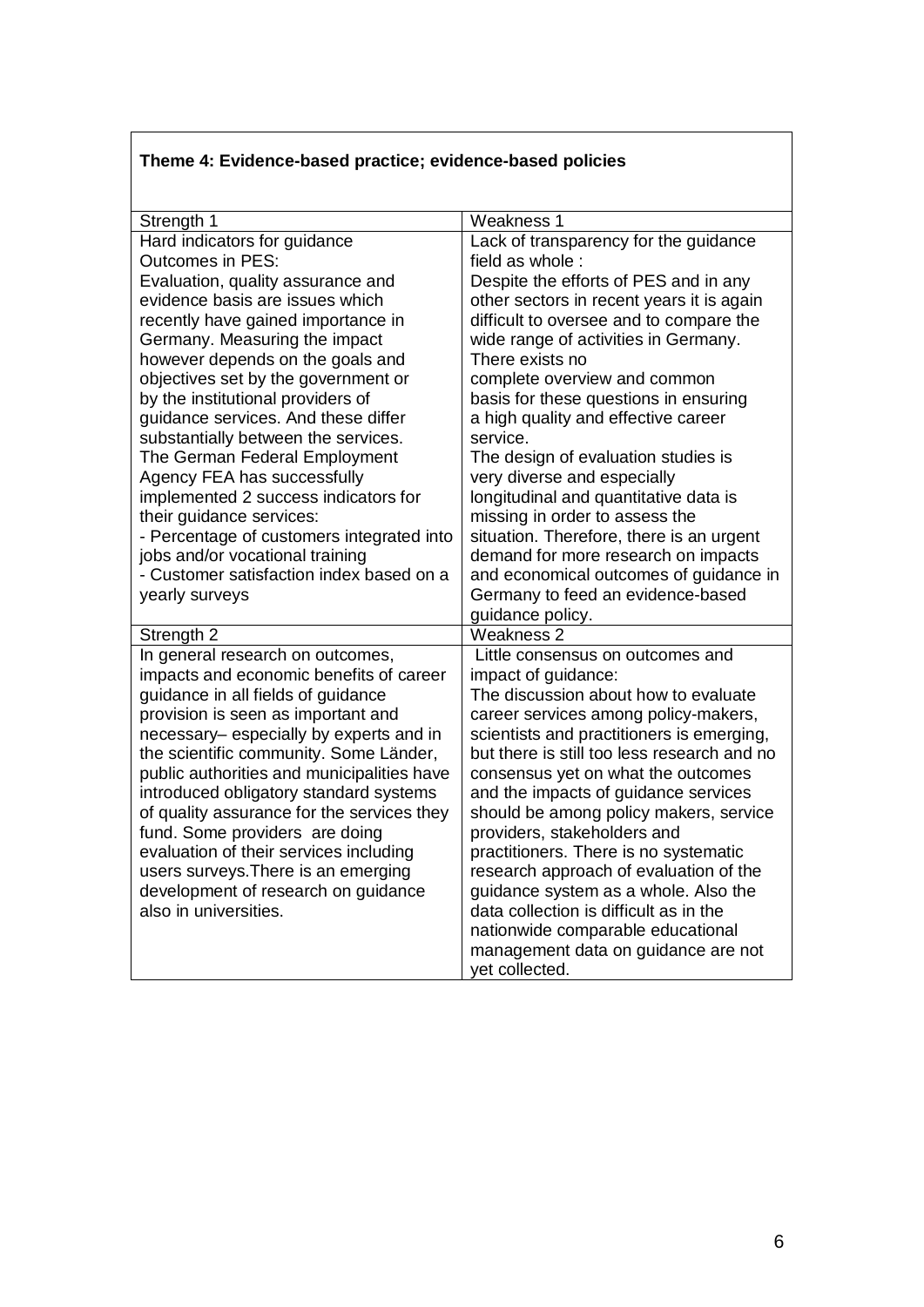| <b>Section 3</b>                                                                                                                   | Looking at the themes, prioritise them according to the most<br>important ones for your country team to explore further and learn<br>about at the symposium.<br>$(1 = most important - 4 = least important)$ |                                          |                           |              |    |
|------------------------------------------------------------------------------------------------------------------------------------|--------------------------------------------------------------------------------------------------------------------------------------------------------------------------------------------------------------|------------------------------------------|---------------------------|--------------|----|
| Political, economic and social<br>changes and the changing role of<br>career guidance and career guidance<br>policies              |                                                                                                                                                                                                              | 1.                                       | Priority<br>$2^{\circ}$   | 3            | 4X |
| Lifelong guidance policy as a part of<br>integrated human resource<br>development policies - challenges<br>and opportunities       |                                                                                                                                                                                                              | Priority<br>$\mathbf 1$<br>2 X<br>3<br>4 |                           |              |    |
| The changing world and the changing<br>role of career guidance - skills and<br>competencies for lifelong guidance<br>practitioners |                                                                                                                                                                                                              | 1                                        | Priority                  | $2 \quad 3X$ | 4  |
| Evidence-based practice; evidence-<br>based policies                                                                               |                                                                                                                                                                                                              | 1X                                       | Priority<br>$\mathcal{P}$ | 3            | 4  |

**Section 4 Thinking about the themes, describe up to three high-level key public policy and/or practice initiatives currently being advanced or considered in your country (write no more than 100 words on each). If it is possible, please say to which of the themes each initiative is most closely linked.**

High-level key public policy/practice **initiative 1**

In 2009, the German National Guidance Forum in Education, Career and Employment *(nfb)* initiated an **"open process of co-ordination for quality development in career guidance"** in order to develop quality standards and a competence profile for counsellors in the field of career guidance, in collaboration with relevant actors and stakeholders from policy, research and practice. The project is being carried out in co-operation with the Institute for Educational Science at the University of Heidelberg. The process aims to develop a common accepted quality standards, a competence profile for counsellors and quality development frame. It is funded by the Federal Ministry of Education and Research.

Linked most closely to Theme 3 .."Skills and competences of guidance practitioners…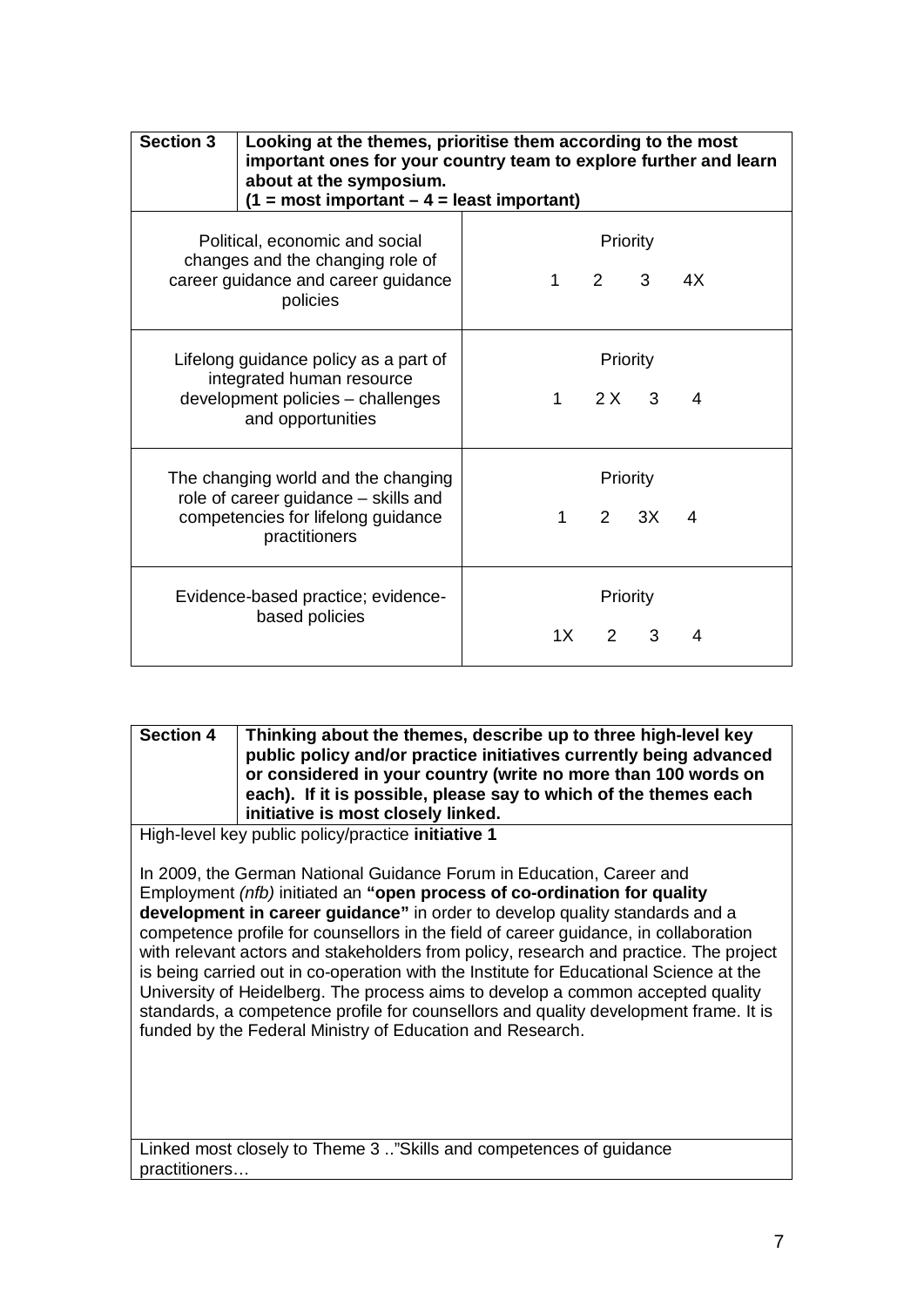High-level key public policy/practice **initiative 2**

In 2008 the Federal Ministry of Labour and Social Affairs (BMAS) initiated a programme for **educational coaches** which aims at easing the transition from school to training for pupils who may have difficulties entering the labour market or vocational training for reasons of low school achievement or social risks. Starting

from the 7<sup>th</sup> grade, the 1.000 **educational** coaches support pupils in their career choice and application process. They are based at lower secondary schools and work in co-operation with all local actors involved in career education and guidance, with employers and with voluntary mentors. The FEA organises the programme and commissions suitable organisations to run.

Within the programme **"Educational chains"** the Federal Ministry of Education and Research 2010 complements and expands this FEA programme of **educational coaches** with the same aims. It combines new and existing instruments. The starting point is an analysis of potential, which also takes account of out-of-school or sparetime interests and talents. Thus, together with the FEA programme mentioned above, 2.000 coaches and 1.000 senior experts (experienced, often retired trainers) will be involved in the programme.

Linked most closely to Theme 2 "..lifelong guidance and integrated human development strategy…"

High-level key public policy/practice **initiative 3**

Within the framework of the lifelong learning strategy, the Federal Government has initiated and funded several programmes which promote continuing vocational training and related guidance activities. The programmes **Learning Regions – Supporting Networks** *(*2001-2007) and the current programme **Local Learning**  *(*2009–2012) focus on specific aspects to promote the establishment of local educational guidance services.

Another programme initiated and funded by the Federal Ministry of Education and Research BMBF in order to strengthen lifelong learning is the **Further Education Grant** which is designed to **promote continuing education and training** for employed persons through financial assistance. A voucher up to about 500 € is accompanied by special guidance in this context provided by certified nongovernmental or private institutions.

Linked most closely to Theme 2"..lifelong guidance and integrated human development strategy…"

…